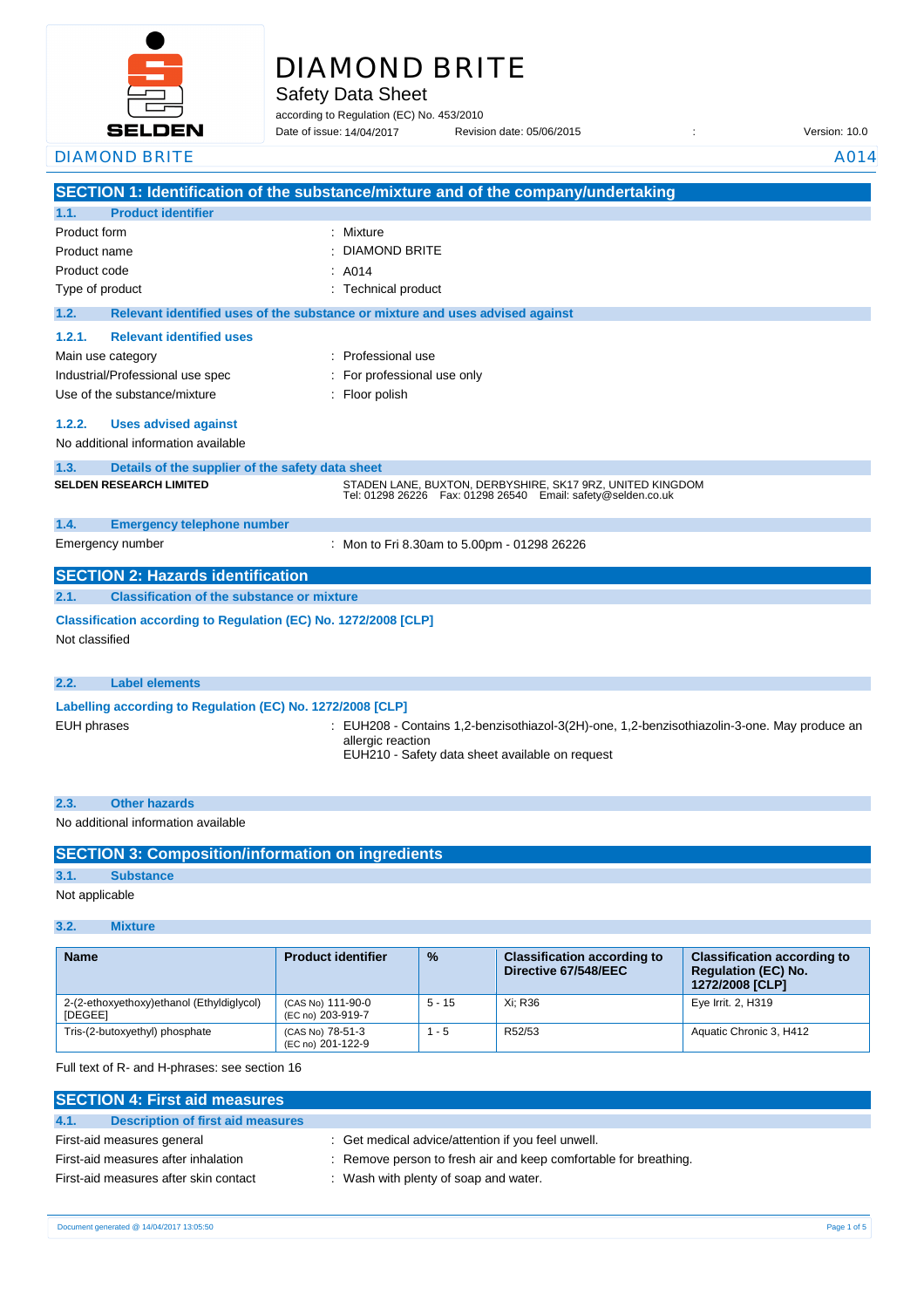| <b>DIAMOND BRITE</b>                                                                              | A014                                                                                                                                                                                            |
|---------------------------------------------------------------------------------------------------|-------------------------------------------------------------------------------------------------------------------------------------------------------------------------------------------------|
| Safety Data Sheet<br>according to Regulation (EC) No. 453/2010                                    |                                                                                                                                                                                                 |
| First-aid measures after eye contact                                                              | : IF IN EYES: Rinse cautiously with water for several minutes. Remove contact lenses, if present<br>and easy to do. Continue rinsing. If eye irritation persists: Get medical advice/attention. |
| First-aid measures after ingestion                                                                | Give nothing or a little water to drink. Get medical advice/attention if you feel unwell.                                                                                                       |
| 4.2.<br>Most important symptoms and effects, both acute and delayed                               |                                                                                                                                                                                                 |
| Symptoms/injuries after inhalation                                                                | : May cause respiratory irritation.                                                                                                                                                             |
| Symptoms/injuries after skin contact                                                              | : Repeated exposure may cause skin dryness or cracking.                                                                                                                                         |
| Symptoms/injuries after eye contact                                                               | : Causes eye irritation.                                                                                                                                                                        |
| Symptoms/injuries after ingestion                                                                 | : May cause a light irritation of the linings of the mouth, throat, and gastrointestinal tract.                                                                                                 |
| 4.3.                                                                                              | Indication of any immediate medical attention and special treatment needed                                                                                                                      |
| Treat symptomatically.                                                                            |                                                                                                                                                                                                 |
| <b>SECTION 5: Firefighting measures</b>                                                           |                                                                                                                                                                                                 |
| <b>Extinguishing media</b><br>5.1.                                                                |                                                                                                                                                                                                 |
| Suitable extinguishing media                                                                      | : Carbon dioxide. Dry powder. Foam.                                                                                                                                                             |
| 5.2.<br>Special hazards arising from the substance or mixture                                     |                                                                                                                                                                                                 |
| No additional information available                                                               |                                                                                                                                                                                                 |
| 5.3.<br><b>Advice for firefighters</b>                                                            |                                                                                                                                                                                                 |
| No additional information available                                                               |                                                                                                                                                                                                 |
| <b>SECTION 6: Accidental release measures</b>                                                     |                                                                                                                                                                                                 |
| Personal precautions, protective equipment and emergency procedures<br>6.1.                       |                                                                                                                                                                                                 |
| 6.1.1.<br>For non-emergency personnel                                                             |                                                                                                                                                                                                 |
| Emergency procedures                                                                              | : Evacuate unnecessary personnel.                                                                                                                                                               |
| 6.1.2.<br>For emergency responders                                                                |                                                                                                                                                                                                 |
| Protective equipment                                                                              | : Use personal protective equipment as required.                                                                                                                                                |
| 6.2.<br><b>Environmental precautions</b>                                                          |                                                                                                                                                                                                 |
| Avoid release to the environment.                                                                 |                                                                                                                                                                                                 |
| 6.3.<br>Methods and material for containment and cleaning up                                      |                                                                                                                                                                                                 |
| For containment                                                                                   | : Collect spillage.                                                                                                                                                                             |
| Methods for cleaning up                                                                           | : Soak up spills with inert solids, such as clay or diatomaceous earth as soon as possible.                                                                                                     |
| <b>Reference to other sections</b><br>6.4.                                                        |                                                                                                                                                                                                 |
|                                                                                                   | For further information refer to section 8: "Exposure controls/personal protection". For further information refer to section 13.                                                               |
|                                                                                                   |                                                                                                                                                                                                 |
| <b>SECTION 7: Handling and storage</b>                                                            |                                                                                                                                                                                                 |
| <b>Precautions for safe handling</b><br>7.1.<br>Precautions for safe handling                     | : Avoid contact with eyes.                                                                                                                                                                      |
| Hygiene measures                                                                                  | : Do not eat, drink or smoke when using this product.                                                                                                                                           |
|                                                                                                   |                                                                                                                                                                                                 |
| 7.2.<br>Conditions for safe storage, including any incompatibilities<br><b>Technical measures</b> | : Does not require any specific or particular technical measures.                                                                                                                               |
| Storage conditions                                                                                | Keep container closed when not in use.                                                                                                                                                          |
| Incompatible products                                                                             | Oxidizing agent. Strong acids. Strong bases.                                                                                                                                                    |
| Special rules on packaging                                                                        | Keep only in original container.                                                                                                                                                                |
| 7.3.<br><b>Specific end use(s)</b>                                                                |                                                                                                                                                                                                 |
| No additional information available                                                               |                                                                                                                                                                                                 |
|                                                                                                   |                                                                                                                                                                                                 |
| <b>SECTION 8: Exposure controls/personal protection</b>                                           |                                                                                                                                                                                                 |

## **8.1. Control parameters**

No additional information available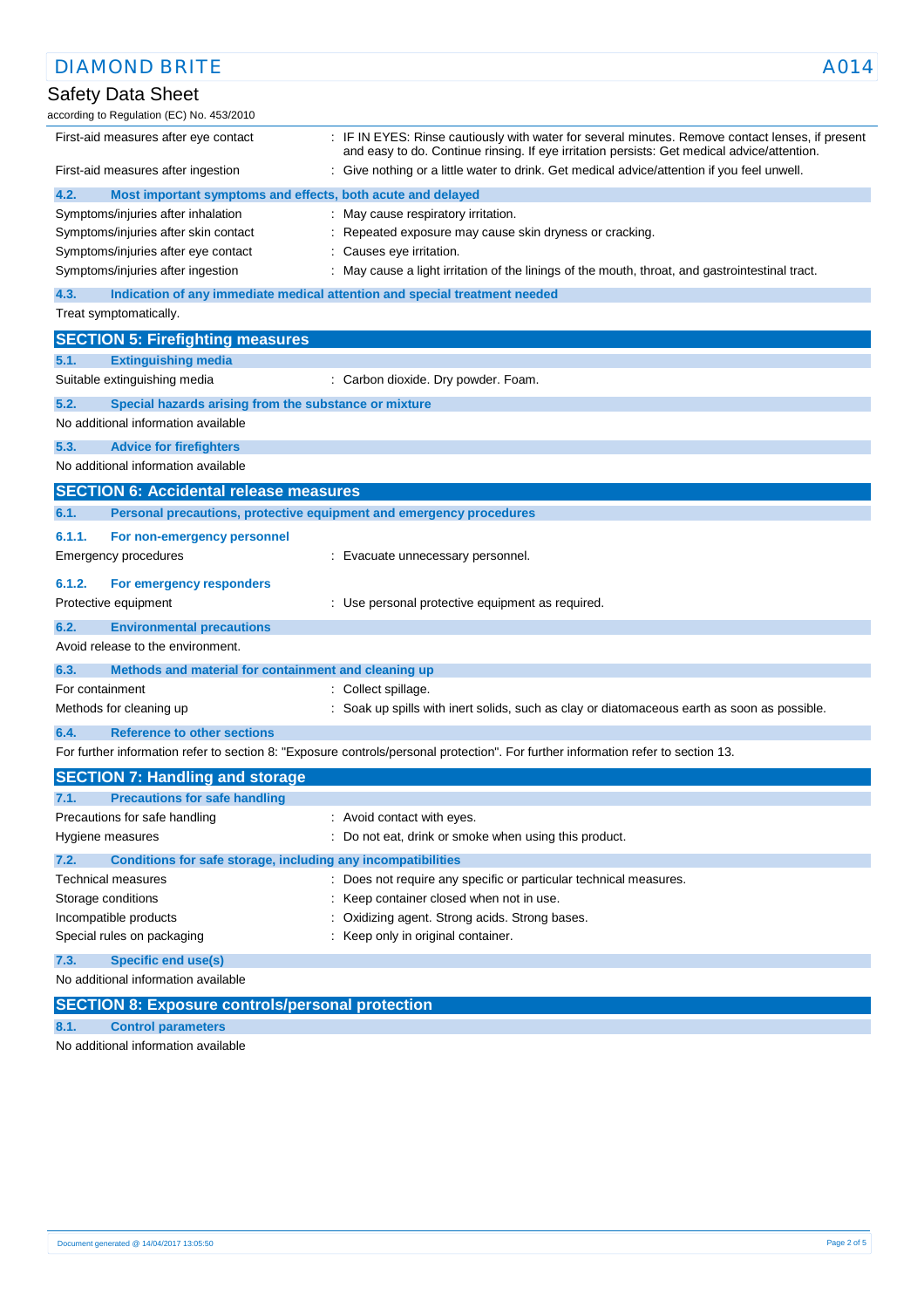| <b>DIAMOND BRITE</b>                      |                                                        | A014 |
|-------------------------------------------|--------------------------------------------------------|------|
| Safety Data Sheet                         |                                                        |      |
| according to Regulation (EC) No. 453/2010 |                                                        |      |
| 8.2.<br><b>Exposure controls</b>          |                                                        |      |
| Materials for protective clothing         | : Not required for normal conditions of use            |      |
| Hand protection                           | : In case of repeated or prolonged contact wear gloves |      |
| Eye protection                            | : Not required for normal conditions of use            |      |
| Skin and body protection                  | : Not required for normal conditions of use            |      |
| Respiratory protection                    | : Not required for normal conditions of use            |      |

## **SECTION 9: Physical and chemical properties 9.1. Information on basic physical and chemical properties** Physical state : Liquid Appearance : Colorless liquid. Colour : white. Odour : characteristic. Odour threshold **in the contract of the Contract of Contract Contract of Contract Contract Contract Contract Contract Contract Contract Contract Contract Contract Contract Contract Contract Contract Contract Contract Contr** pH : 8,6 Relative evaporation rate (butylacetate=1) : No data available Melting point **Melting point :** No data available Freezing point **in the case of the case of the case of the case of the case of the case of the case of the case of the case of the case of the case of the case of the case of the case of the case of the case of the case of** Boiling point **in the case of the case of the case of the case of the case of the case of the case of the case of the case of the case of the case of the case of the case of the case of the case of the case of the case of** Flash point **in the case of the case of the case of the case of the case of the case of the case of the case of the case of the case of the case of the case of the case of the case of the case of the case of the case of th** Auto-ignition temperature **interest and the Contract Auto-ignition** temperature intervalsed in No data available Decomposition temperature **interest and the Composition** control of the Decomposition temperature Flammability (solid, gas)  $\qquad \qquad$ : No data available Vapour pressure in the second second term of the SN of the Vapour pressure Relative vapour density at 20 °C : No data available

| Vapour pressure                  | : No data available |
|----------------------------------|---------------------|
| Relative vapour density at 20 °C | : No data available |
| Relative density                 | : 1,03              |
| Solubility                       | : No data available |
| Log Pow                          | : No data available |
| Viscosity, kinematic             | : No data available |
| Viscosity, dynamic               | : No data available |
| Explosive properties             | : No data available |
| Oxidising properties             | : No data available |
| <b>Explosive limits</b>          | : No data available |

#### **9.2. Other information**

No additional information available

|       | <b>SECTION 10: Stability and reactivity</b>  |
|-------|----------------------------------------------|
| 10.1. | <b>Reactivity</b>                            |
|       | No additional information available          |
| 10.2. | <b>Chemical stability</b>                    |
|       | Stable under normal conditions.              |
| 10.3. | <b>Possibility of hazardous reactions</b>    |
|       | No additional information available          |
| 10.4. | <b>Conditions to avoid</b>                   |
|       | No additional information available          |
| 10.5. | <b>Incompatible materials</b>                |
|       | No additional information available          |
| 10.6. | <b>Hazardous decomposition products</b>      |
|       | No additional information available          |
|       | <b>SECTION 11: Toxicological information</b> |

## **SECTION 11: Toxicological information**

| 11.1.          | Information on toxicological effects |                  |
|----------------|--------------------------------------|------------------|
| Acute toxicity |                                      | : Not classified |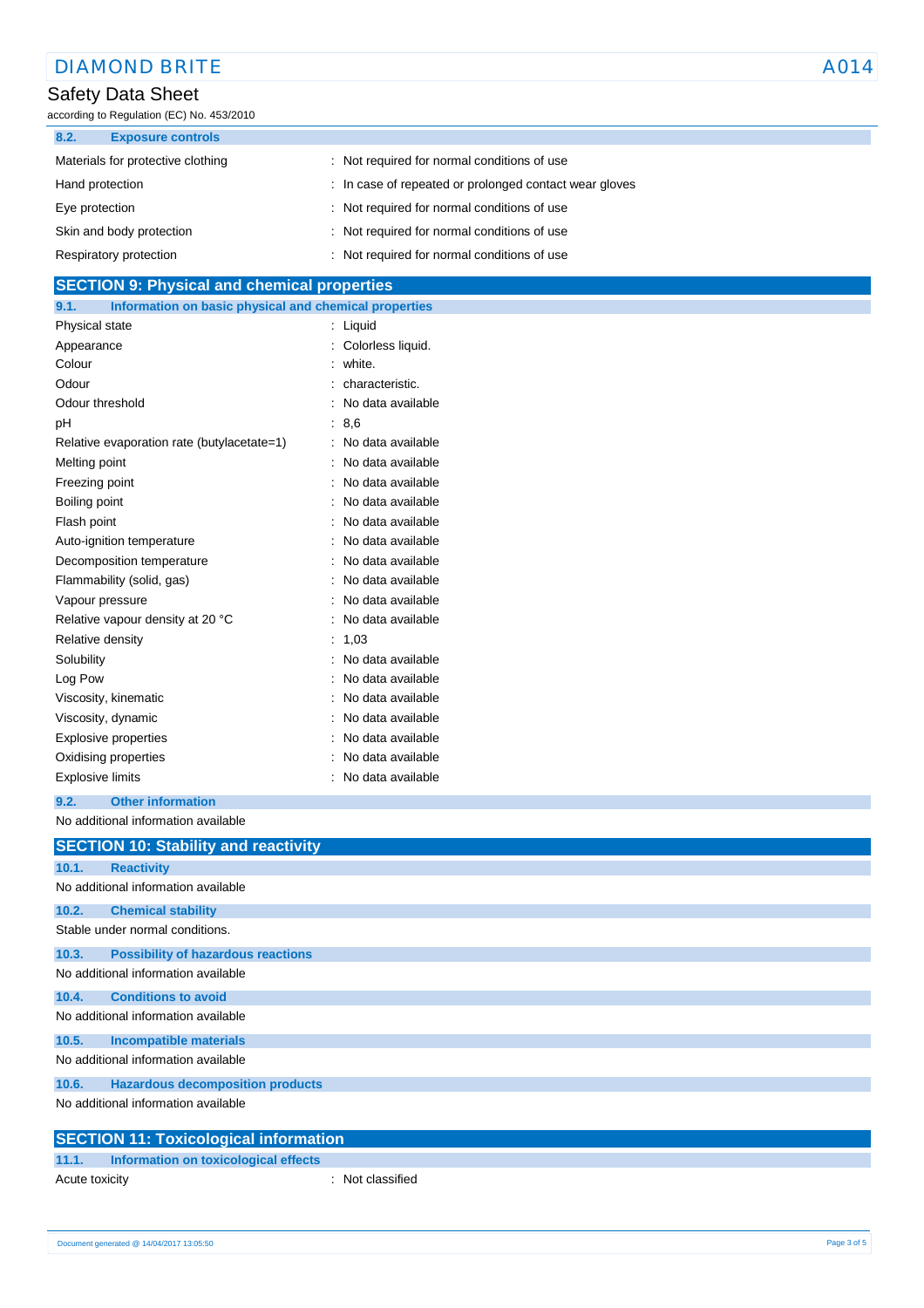## Safety Data Sheet

according to Regulation (EC) No. 453/2010

| Skin corrosion/irritation                             | $\therefore$ Not classified |
|-------------------------------------------------------|-----------------------------|
|                                                       | pH: 8.6                     |
| Serious eye damage/irritation                         | Not classified              |
|                                                       | pH: 8.6                     |
| Respiratory or skin sensitisation                     | : Not classified            |
| Germ cell mutagenicity                                | : Not classified            |
| Carcinogenicity                                       | : Not classified            |
| Reproductive toxicity                                 | $\therefore$ Not classified |
| Specific target organ toxicity (single exposure)      | : Not classified            |
| Specific target organ toxicity (repeated<br>exposure) | : Not classified            |
| Aspiration hazard                                     | Not classified              |

| <b>SECTION 12: Ecological information</b>                                   |                        |
|-----------------------------------------------------------------------------|------------------------|
| <b>Toxicity</b><br>12.1.                                                    |                        |
| Tris-(2-butoxyethyl) phosphate (78-51-3)                                    |                        |
| LC50 fishes 1                                                               | 24 mg/l                |
| EC50 other aquatic organisms 1                                              | 75 mg/l                |
| EC50 other aquatic organisms 2                                              | IC50 algea (72 h) mg/l |
| 12.2.                                                                       |                        |
| <b>Persistence and degradability</b><br>No additional information available |                        |
|                                                                             |                        |
| 12.3.<br><b>Bioaccumulative potential</b>                                   |                        |
| Tris-(2-butoxyethyl) phosphate (78-51-3)                                    |                        |
| Log Pow                                                                     | 3,75                   |
| 12.4.<br><b>Mobility in soil</b>                                            |                        |
| No additional information available                                         |                        |
| 12.5.<br><b>Results of PBT and vPvB assessment</b>                          |                        |
| No additional information available                                         |                        |
| 12.6.<br><b>Other adverse effects</b>                                       |                        |
| No additional information available                                         |                        |
| <b>SECTION 13: Disposal considerations</b>                                  |                        |
| 13.1.<br><b>Waste treatment methods</b>                                     |                        |
| No additional information available                                         |                        |
| <b>SECTION 14: Transport information</b>                                    |                        |
| In accordance with ADR / RID / IMDG / IATA / ADN                            |                        |
| 14.1.<br><b>UN number</b>                                                   |                        |
| Not regulated for transport                                                 |                        |
| 14.2.<br><b>UN proper shipping name</b>                                     |                        |
| Proper Shipping Name (ADR)                                                  | : Not applicable       |
| Proper Shipping Name (IMDG)<br>÷                                            | Not applicable         |
| Proper Shipping Name (IATA)                                                 | : Not applicable       |
| 14.3.<br><b>Transport hazard class(es)</b>                                  |                        |
| ADR                                                                         |                        |
| Transport hazard class(es) (ADR)<br>÷.                                      | Not applicable         |
|                                                                             |                        |
| <b>IMDG</b>                                                                 |                        |
| Transport hazard class(es) (IMDG)                                           | : Not applicable       |
| <b>IATA</b>                                                                 |                        |
| Transport hazard class(es) (IATA)                                           | : Not applicable       |
|                                                                             |                        |
| <b>Packing group</b><br>14.4.                                               |                        |
| Packing group (ADR)                                                         | : Not applicable       |